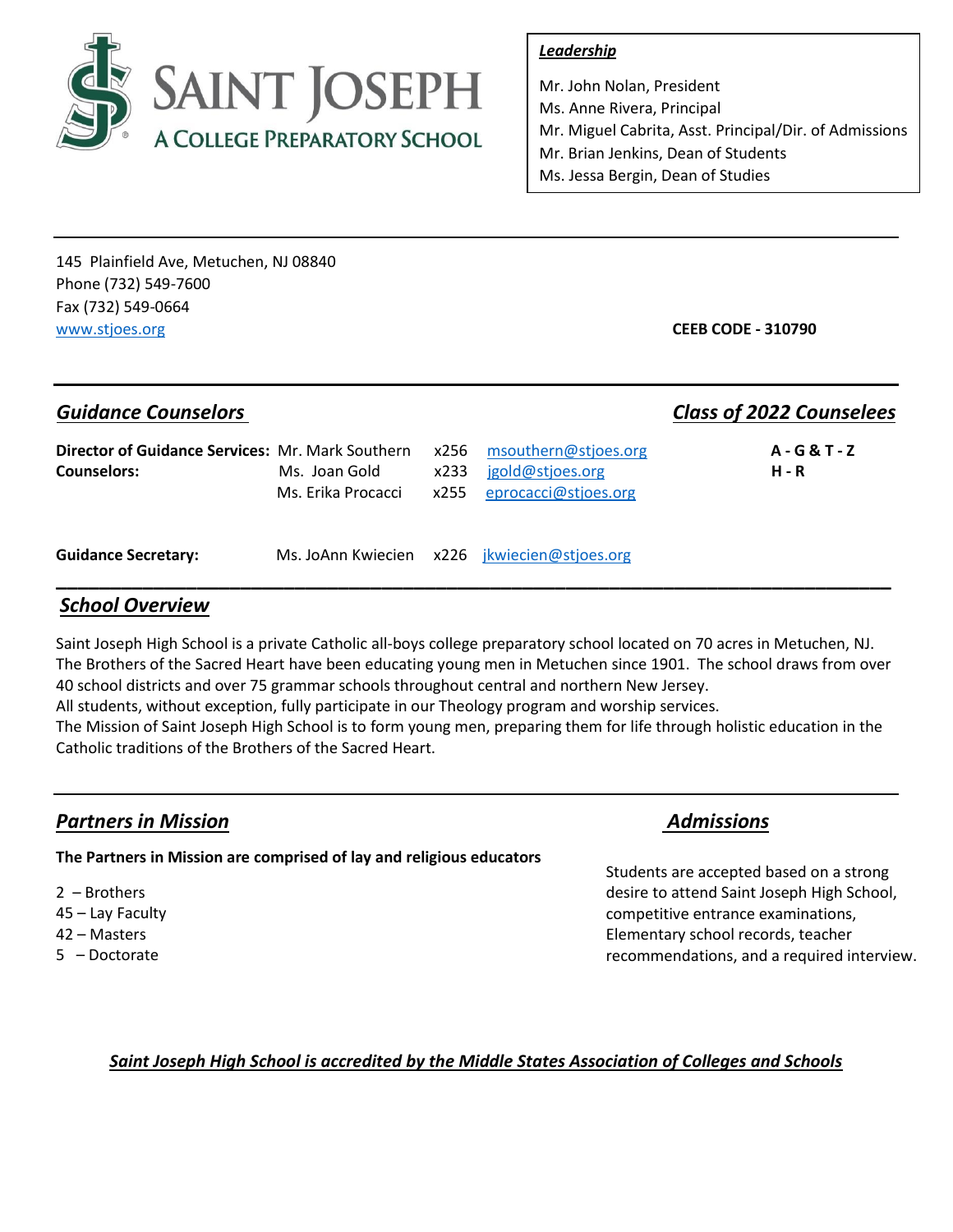# *Graduation Requirements*

135 credits are required for graduation

| English                                | 4 years | 20 credits            |
|----------------------------------------|---------|-----------------------|
| Theology                               | 4 years | 20 credits            |
| <b>Mathematics</b>                     | 3 years | 15 credits            |
| Social Studies                         | 3 years | 15 credits            |
| Laboratory Science                     | 3 years | 15 credits            |
| <b>World Languages</b>                 | 2 years | 10 credits            |
| Fine Arts or Computer Science          |         | 1.5 years 7.5 credits |
| <b>Health &amp; Physical Education</b> |         | 1.5 years 7.5 credits |
| Electives                              |         | 25 credits            |
|                                        |         |                       |

**All full year courses earn 5 credits. All semester courses earn 2.5 credits.**

# *Class Rank*

Due to the high level of academic success and the rigorous college preparatory course of study, Saint Joseph High School does not compute class rank.

## *Academic Honors*

**President's Honor Roll** – GPA of 4.4 or higher for a particular quarter.

**Principal's Honor Roll** – GPA of 4.0 -4.399 for a particular quarter.

**Honor Roll** – GPA of 3.8 to 3.99 for a particular quarter.

# *Letter Grades and Weighted GPA Scale*

| <b>Letter Grade/Numerical Range</b> | <b>Academic Courses</b> | <b>Honors &amp; AP Courses</b> |
|-------------------------------------|-------------------------|--------------------------------|
| $(96-100)$<br>A+                    | 4.5                     | 5.0                            |
| $(91-95)$<br>A                      | 4.0                     | 4.5                            |
| $(86-90)$<br>B+                     | 3.5                     | 4.0                            |
| $(81 - 85)$<br>B                    | 3.0                     | 3.5                            |
| $(77-80)$<br>C+                     | 2.5                     | 3.0                            |
| $(72-76)$                           | 2.0                     | 2.0                            |
| $D+ (69-71)$                        | 1.5                     | 1.5                            |
| $(65-68)$<br>D                      | 1.0                     | 1.0                            |
| (64 and below)                      | 0.0                     | 0.0                            |

*Computation of GPA* To calculate a student's GPA, multiply the individual course's weighted final grade (see above) by the number of credits for the course (5 or 2.5). The result is the quality point for the course. Calculate the quality points for each course. Add all quality points and then divide this total by the total number of credits earned for these courses.

**\_\_\_\_\_\_\_\_\_\_\_\_\_\_\_\_\_\_\_\_\_\_\_\_\_\_\_\_\_\_\_\_\_\_\_\_\_\_\_\_\_\_\_\_\_\_\_\_\_\_\_\_\_\_\_\_\_\_\_\_\_\_\_\_\_\_\_\_\_\_\_\_\_\_\_\_\_**

# *Class of 2022 Weighted GPA Distribution – Class Size 114*

| <b>Highest</b> | 4.88 | $4.5 +$      | 15.8%  | $4.0 - 4.49$ | 33.3 % | $3.5 - 3.99$      | 25.4 % |
|----------------|------|--------------|--------|--------------|--------|-------------------|--------|
| <b>Median</b>  | 3.96 | $3.0 - 3.49$ | 14.9 % | $2.5 - 2.99$ | 7.9%   | <b>Under 2.49</b> | 2.6 %  |
| Lowest         | 1.94 |              |        |              |        |                   |        |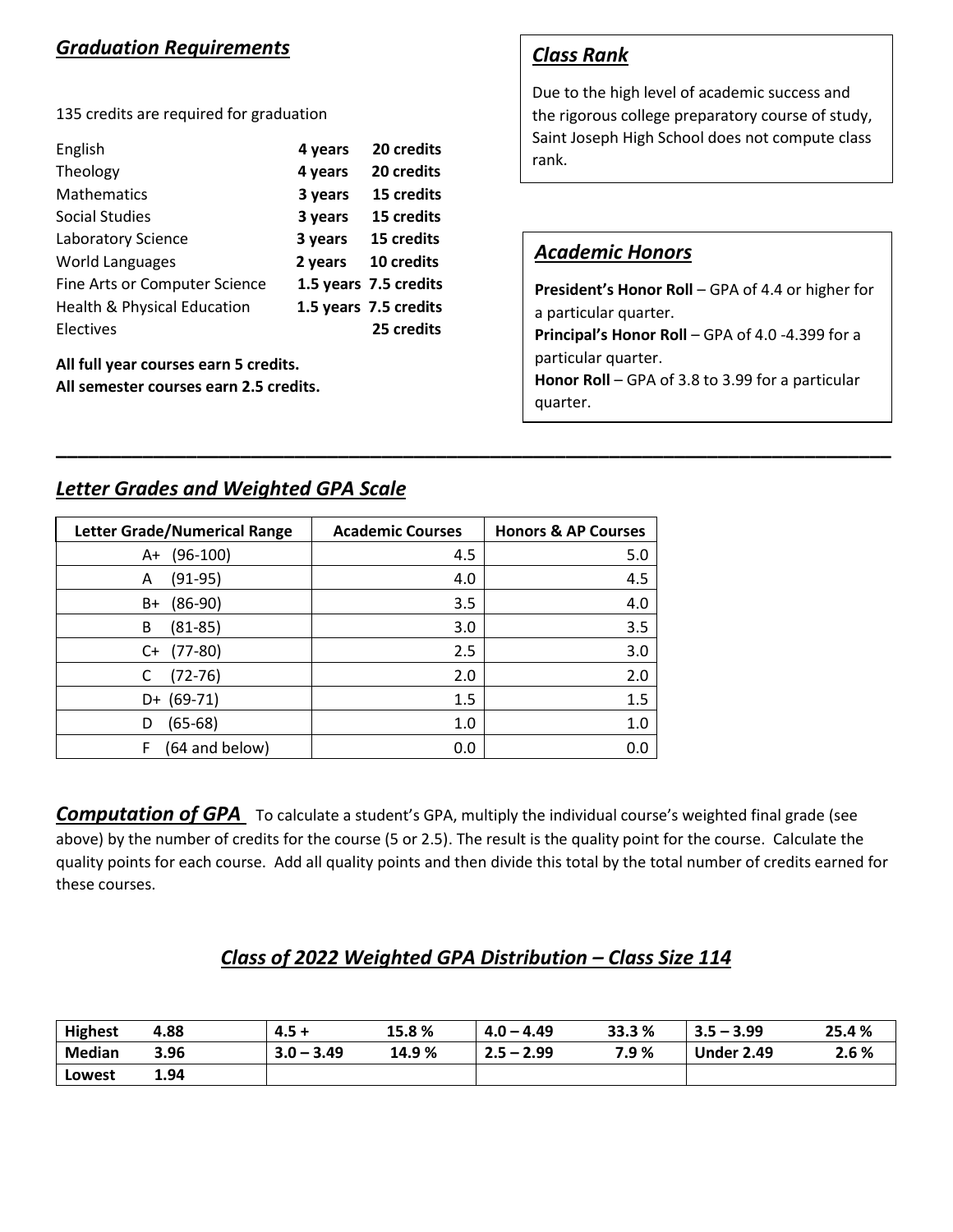# *Academic Statistics for School Year 2020-21*

## **Advanced Placement (AP) Information & Results - May 2021**

- In 2021, a total of 330 AP examinations were administered to 145 students.
- Of the 145 students, there were 71 seniors, 54 juniors, 1 sophomore, and 19 freshmen
- 79 students from the Class of 2021 have enrolled in 1 or more AP courses during their 4 years of high school
- 52 students from the Class of 2021 have enrolled in 2 or more AP course for their senior year
- Saint Joseph High School expects all students enrolled in AP courses to take the corresponding test

#### **AP Five-Year School Score Summary**

|                                       | 2016-17 | 2017-18 | 2018-19 | 2019-20 | 2020-21 |
|---------------------------------------|---------|---------|---------|---------|---------|
| <b>Total AP Students</b>              | 165     | 153     | 188     | 168     | 145     |
| <b>Number of Exams</b>                | 368     | 330     | 423     | 375     | 330     |
| AP Students with Scores 3+            | 119     | 119     | 144     | 128     | 97      |
| % of Total AP Students with Scores 3+ | 72.1%   | 77.8%   | 76.6%   | 76.2%   | 67%     |

## *SAT Scores September 2020 – March 2021*

|                                  | Mean |
|----------------------------------|------|
| Evidence Based Reading & Writing | 596  |
| Math                             | 622  |

## *ACT Scores August 2020 – June 2021*

|           | Mean |
|-----------|------|
| English   | 30   |
| Math      | 30   |
| Reading   | 29   |
| Science   | 29   |
| Composite | 30   |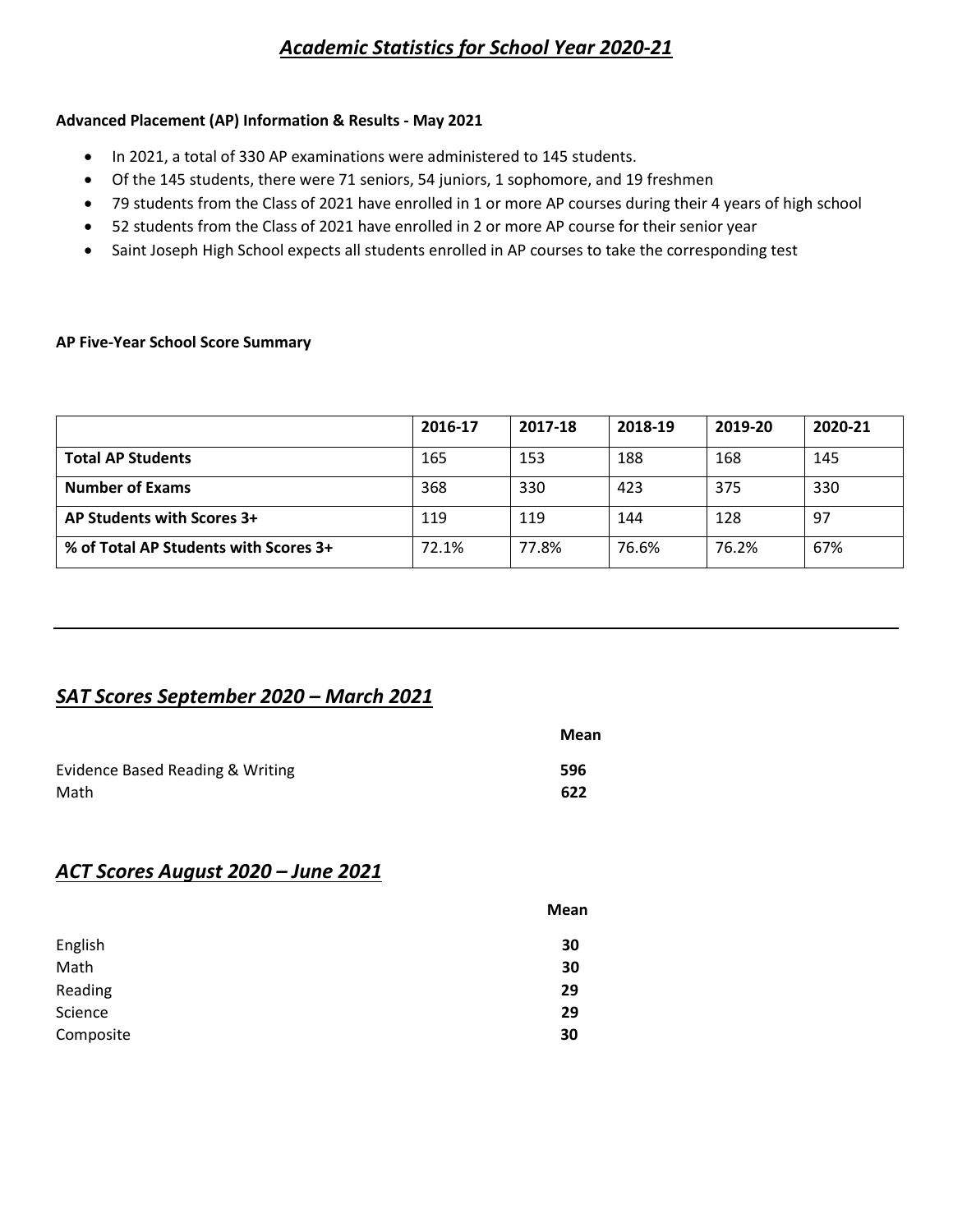# *Class of 2021 Highlights and Statistics*

Number of students: **130**

- **95%** 4 year colleges and universities
- **5%** 2 year colleges

ֺ֝

**85%** of the Class of 2020 attending a four year accredited college or university and received an academic scholarship.

Total dollar amount of scholarships earned: **\$30,609,888**

A complete list of the colleges attended by the Class of 2021 can be found on the Saint Joseph High School website.

**25 AP Scholars** (students who receive a score of 3 or higher on 3 or more AP exams)

**2 AP Scholars with Honor** (students who receive a score of 3 + on 4 or more AP exams with a 3.25 avg.)

**21 AP Scholars with Distinction** (students who receive a score of 3+ on 5 or more AP exams with a 3.5 avg.)

**1 National Merit Finalist and Scholarship winner**

**12 National Merit Scholarship Commended Students**